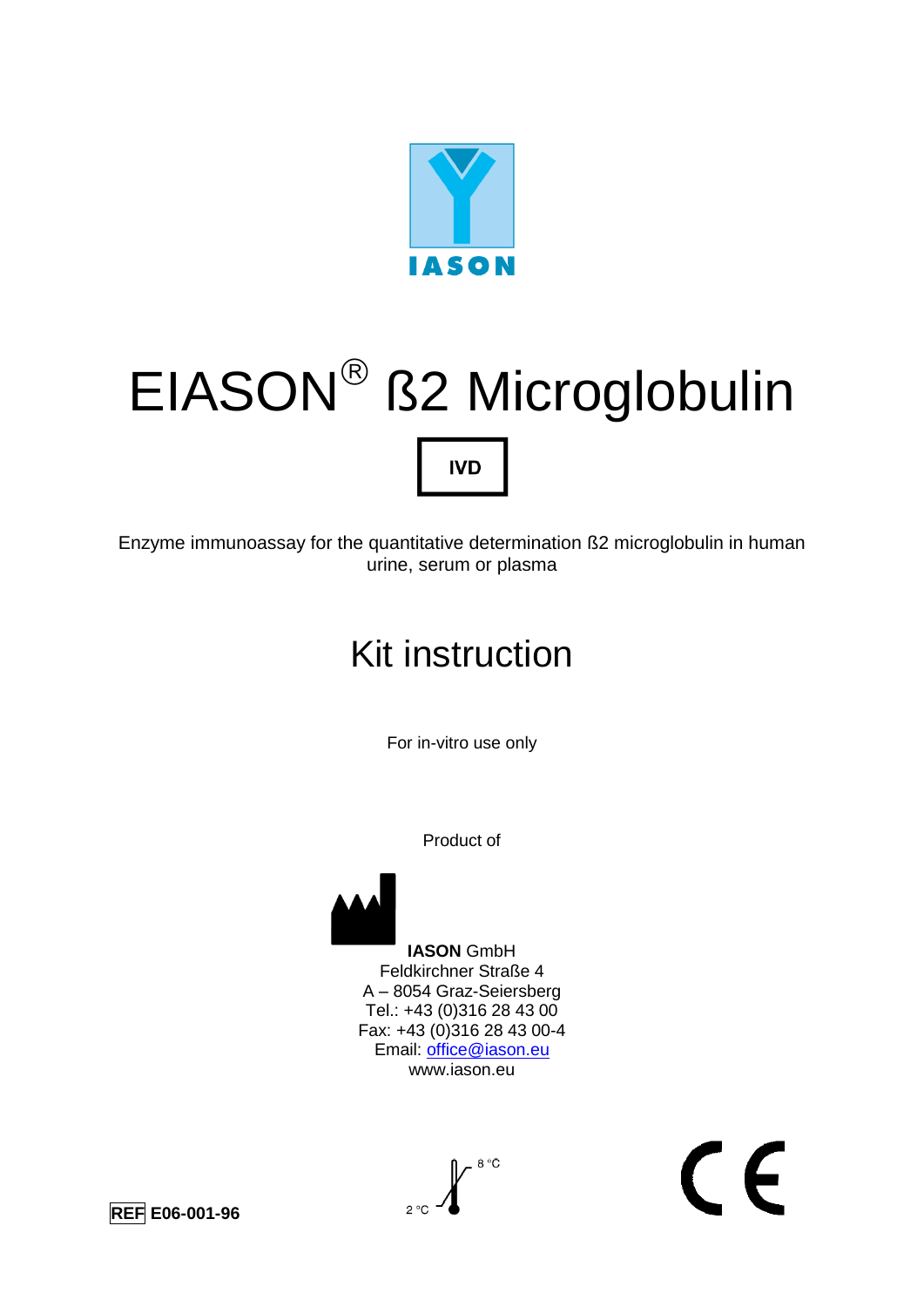#### **Used IFU-Symbols**

| <b>Symbol</b>           | <b>English</b>                | <b>Symbol</b> | <b>English</b>   |
|-------------------------|-------------------------------|---------------|------------------|
| <b>IVD</b>              | In vitro diagnostic<br>device | <b>BU</b>     |                  |
| <b>REF</b>              | Order number                  | <b>CONJ</b>   | Conjugate        |
|                         | Product of                    | <b>WASH</b>   | Wash buffer      |
| 8 °C<br>$2^{\circ}C$    | Storage                       | <b>LOT</b>    | Batch code       |
| $\boldsymbol{\epsilon}$ | <b>European Conformity</b>    | <b>SUB</b>    | Substrate        |
|                         | Expiry date                   | <b>STOP</b>   | Stop solution    |
| <b>CAL 0-5</b>          | Calibrators                   | <b>MPL</b>    | Microplate       |
| <b>PC</b>               | Positive control              | <b>NC</b>     | Negative control |

#### **Intended Use**

*For in-vitro use only.*

The EIASON® β2 Microglobulin kit is an indirect solid phase enzyme immunoassay (ELISA) for the quantitative measurement of β2-microglobulin in human urine, serum or plasma.

#### **Summary**

Proteins passing the glomerular basal membrane of the kidney undergo differentiated filtering. The permeability is inversely proportional to the molecular weight (Albumin about 0.6 %, Myoglobulin about 75 %). Nevertheless, only minimal quantities of protein are detectable in urine, because big quantities of protein are reabsorbed by the tubuli.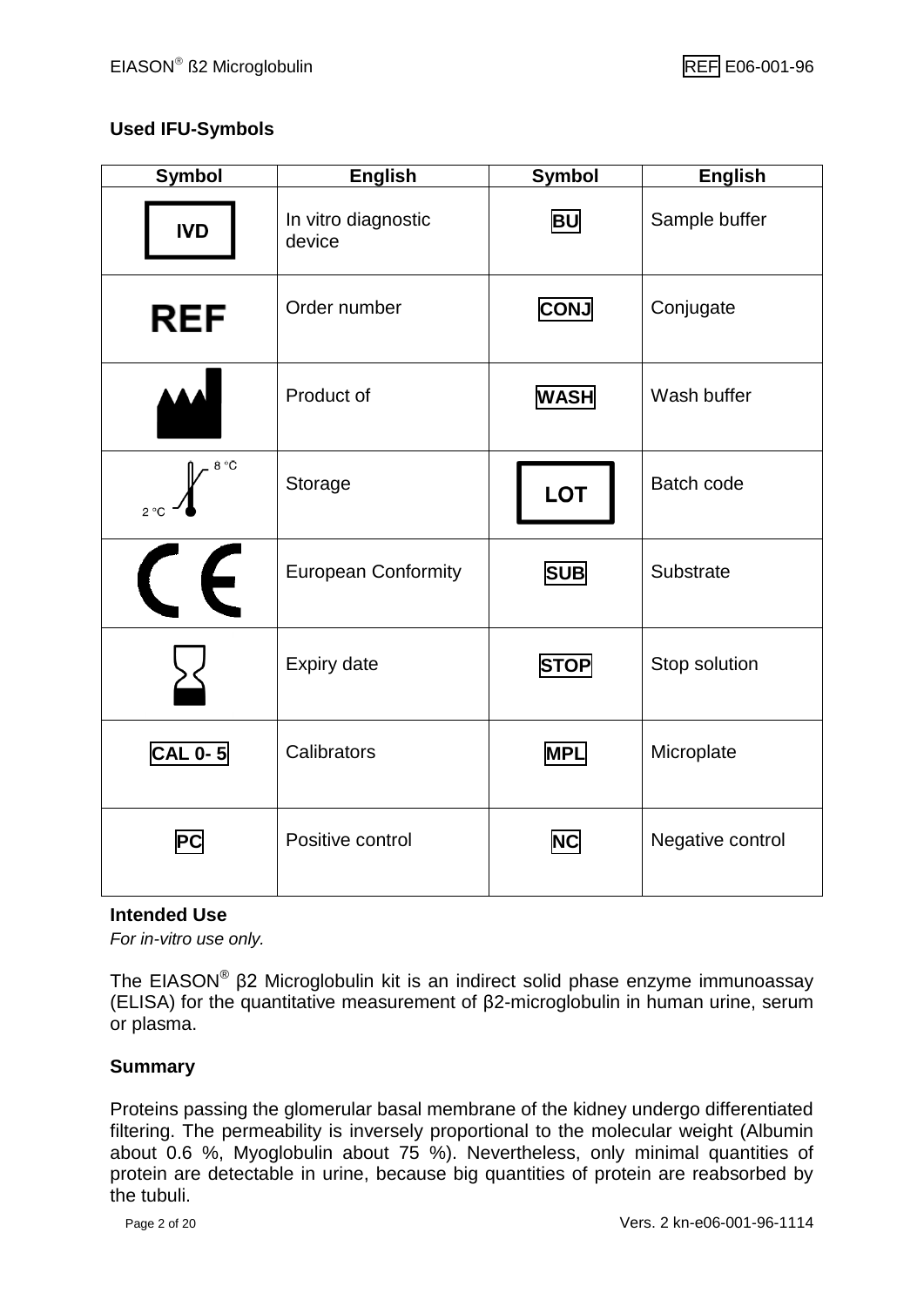Elevated glomerular protein permeability and high tubular plasma protein elimination can be differentiated by measuring the molecular weight distribution of the eliminated proteins.

The pattern of eliminated proteins in urine gives information about:

- elevated protein elimination
- differentiation of proteinuria
- prediagnosis of a kidney defect

- glomerular or tubular proteinuria

- Diagnostically relevant proteins:
- IgG (mw 150 kD)
- albumin (mw 66 kD)
- β1-microglobulin (mw 33 kD)
- β2-microglobulin (mw 12 kD)
- retinol binding protein (mw 21 kD)
- immunoglobulin light chains (Bence-Jones protein) (22 kD)

β2-microglobulin has a molecular weight of 12 kD and belongs to the light chain part of membrane bound HLA antigens. It consists of two polypeptide chains, a heavy chain with antigenic structures and a light chain.

The determination of β2-microglobulin in serum or plasma is an aid in the clinical assessment of activation of the cellular immune system and a tumor marker. β2 microglobulin urine values indicate renal filtration disorders.

β2-microglobulin is synthesized in the lymphatic system. In Multiple Myeloma, Morbus Hodgkin, cronical lymphatic Leukemia and other malignant Non-Hodgkin Lymphoma elevated β2-microglobulin concentrations are detectable due to elevated cell biosynthesis. In these cases β2-microglobulin levels are a helpful indicator for disease development and therapy estimation. Other diseases with activation of the cellular immune system induce an elevation of β2-microglobulin in serum, too.

In the kidney β2-microglobulin is filtered glomerularly and reabsorbed tubularly. The molecule is not stable in urine with acid pH-values for a long time. A measurement of β2-microglobulin in serum and urine allows a differentiation between an activation of the lymphatic system and a disturbance of the kidney function. Indications:

- changing of the glomerular and the tubular filtration
- lymphatic diseases
- renal tubular damage by heavy metals (Cd, Hg)
- repulsion of a kidney transplantate

#### **Assay principle**

Highly purified anti-human-β2-microglobulin antibodies are bound to microwells. β2 microglobulin, if present in diluted serum, plasma or urine, bind to the respective antibody. Washing of the microwells removes unspecific components. Horseradish peroxidase (HRP) conjugated anti-human β2-microglobulin immunologically detects the bound patient beta-2-microglobulin forming a conjugate/ β2 microglobulin/antibody complex. Washing of the microwells removes unbound conjugate. An enzyme substrate in the presence of bound conjugate hydrolyzes to form a blue colour. The addition of an acid stops the reaction forming a yellow endproduct. The intensity of this yellow colour is measured photometrically at 450 nm.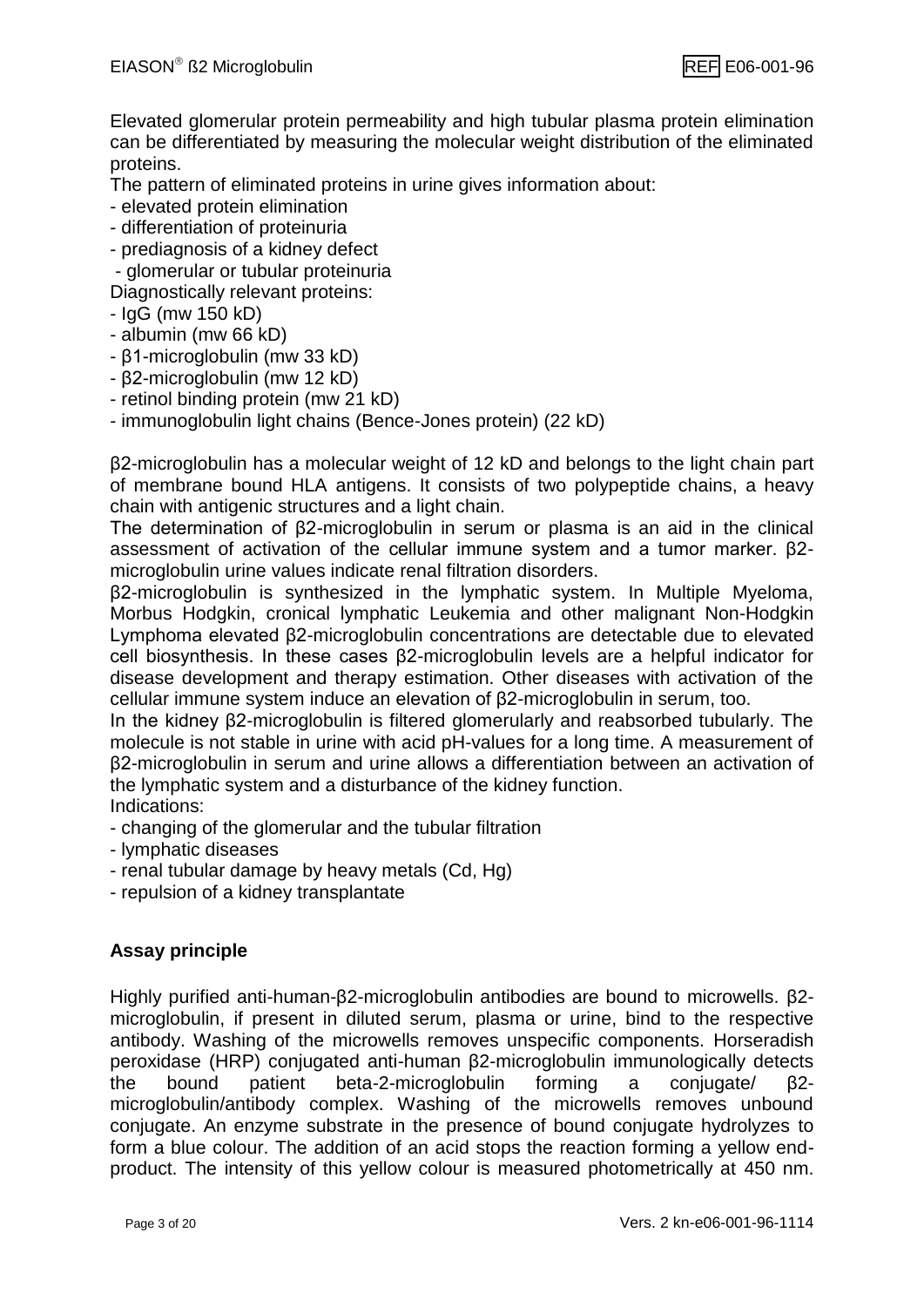The amount of colour is directly proportional to the concentration of β2-microglobulin present in the original sample.

#### **Warnings and precautions**

The EIASON<sup>®</sup> Beta-2-Microglobulin kit is for in vitro diagnostic use only and is not for internal use in humans or animals. This product must be used strictly in accordance with the instructions set out in the Package Insert. IASON will not be held responsible for any loss or damage (except as required by statute) caused, arising out of noncompliance with the instructions provided.

CAUTION: this kit contains material of human and/or animal origin. Handle kit reagents as if capable of transmitting an infectious agent.

Source material from Human origin which is used in this kit was tested and found negative for HBsAg and HIV as well as for HCV antibodies. However, since there is no diagnostic procedure that excludes these agents with 100 percent certainty all components should be handled as potentially hazardous material.

Appropriate precautions and good laboratory practices must be used in the storage, handling and disposal of the kit reagents. Disposal of kit reagents should be in accordance with local regulations.

#### **Shelf life and storage of reagents**

This kit is stable until the stated expiry date if stored as specified. Upon receipt, store all reagents at 2-8 $^{\circ}$ C. Diluted WASH and  $BUI$  are stable for at least 30 days when stored at 2-8°C.

#### **Storage and preparation of specimen**

- 1. Collect either morning urine or whole blood specimens using acceptable medical techniques to avoid hemolysis.
- 2. Allow blood to clot and separate the serum by centrifugation.
- 3. Test serum should be clear and non-hemolyzed. Contamination by hemolysis or lipemia is best avoided, but does not interfere with this assay.
- 4. Specimens may be refrigerated at 2-8 °C for up to five days or stored at -20 °C up to six months.
- 5. Avoid repetitive freezing and thawing of serum and urine samples. This may result in variable loss of protein activity.
- 6. Testing of heat-inactivated sera is not recommended.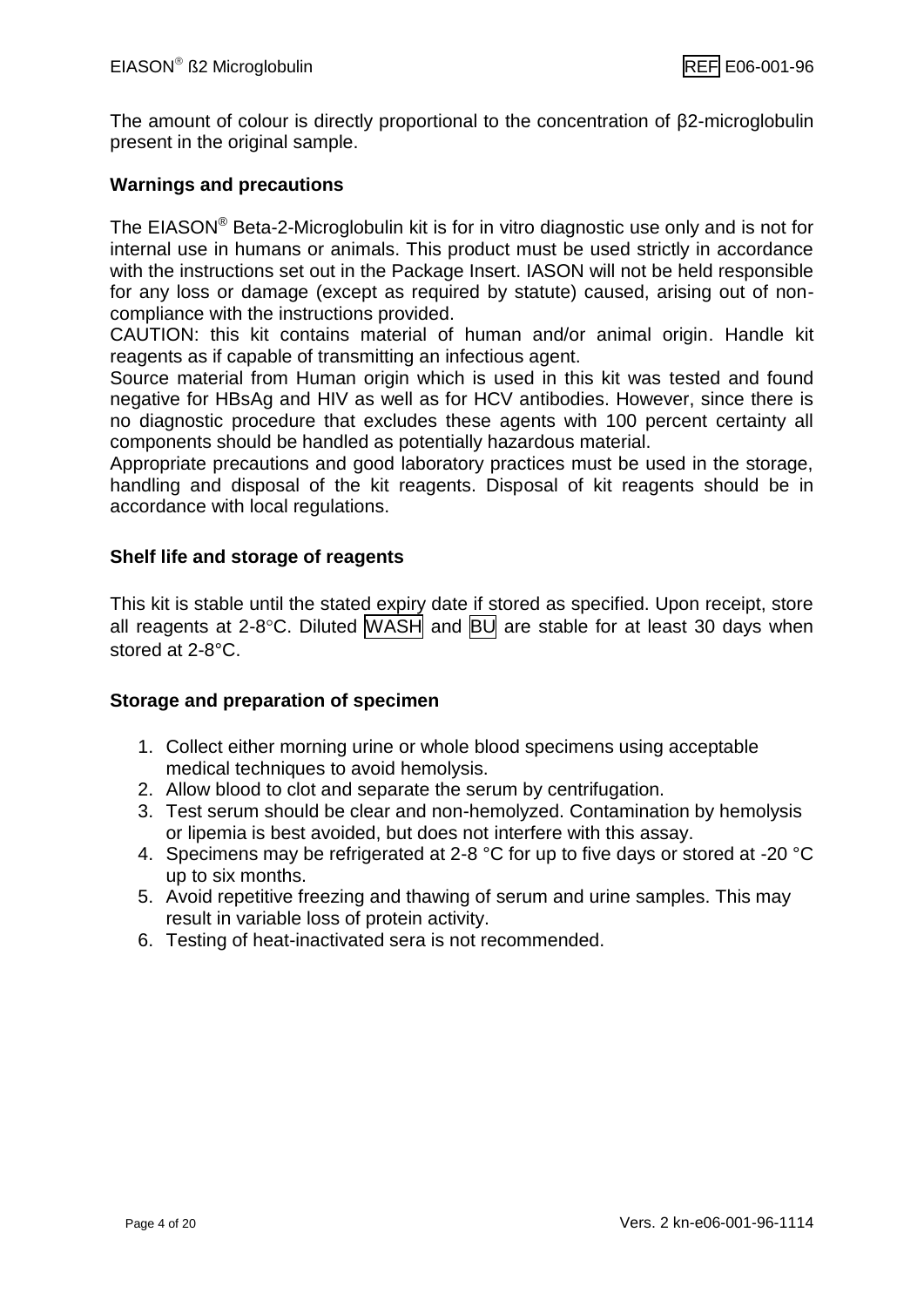#### **Materials provided**

*Allow all reagents 1-8 to reach room temperature before use.*

- 1. MPL Microplate consisting of divisible ELISA strip wells coated with highly purified anti-human-ß2-microglobulin IgG, ready to use (96 wells in total, 8 wells per strip). Before opening the packet of strip wells, allow it to stand at room temperature (20-25°C) for at least 30 minutes. After opening, keep any unused wells in the original foil packet (reseal with adhesive tape) and in the self-seal plastic bag with the desiccant provided. Store at 2-8°C and use within 3 months. However, we recommend that strip wells are used on the same day the foil packet is opened. A frame for holding the wells during assays is also provided.
- 2.  $CAL$  0-5 Calibrators  $0 5$  containing  $B2$  microglobulin, 6 vials, 1.5 mL each, ready to use (0; 0.75; 1.5; 3; 6 and 12 µg/mL)
- 3. PC NC Positive and Negative Control, 2 vials; 1.5 mL each, for concentrations see the QC-certificate, ready to use
- 4. WASH Wash Solution, 1 vial, 20 mL, concentrate 50 x; dilute to 1 litre with distilled water before use. (PBS,  $NaN<sub>3</sub><0.1%$  w/w)
- 5. CONJ Enzyme Conjugate Solution, (PBS, Proclin 300<0.5% v/v), light red, 1 vial, 15 mL, containing polyclonal rabbit anti-human ß2-microglobulin IgG, labelled with horseradish peroxidise, ready to use
- 6. BU Sample Buffer, 1 vial, 20 mL, (TRIS,  $\text{NaN}_3 < 0.1\%$  w/w), yellow, concentrate 5x, dilute to 100 mL with aqua dest.
- 7. SUB Substrate tetramethyl benzidine (TMB), 1 vial, 15 mL, ready to use
- 8. STOP Stop solution, 1 vial, 15 mL, contains acid, ready to use

#### **Materials required but not provided in the kit**

- Pipettes capable of dispensing 10, 100 and 1000 µL
- Distilled water
- ELISA plate reader suitable for 96 well formats and capable of measuring absorbances at 450 and 405 nm

#### **Assay procedure**

#### *General remarks*

Calculate the number of individual MPL wells needed for the assay. Allow all the reagents supplied including the appropriate number of strips to reach room temperature, fit the number of strip wells required firmLy into the frame provided. Kit controls should always be included in each assay run. Please note that the optical density depends on incubation time and temperature. Therefore, it is necessary to bring all reagents to work-ready state before the start of the assay; the caps should be opened and all required wells should be in strip holder. Only such preparation will ensure equal elapsed time for each pipetting step without interruption.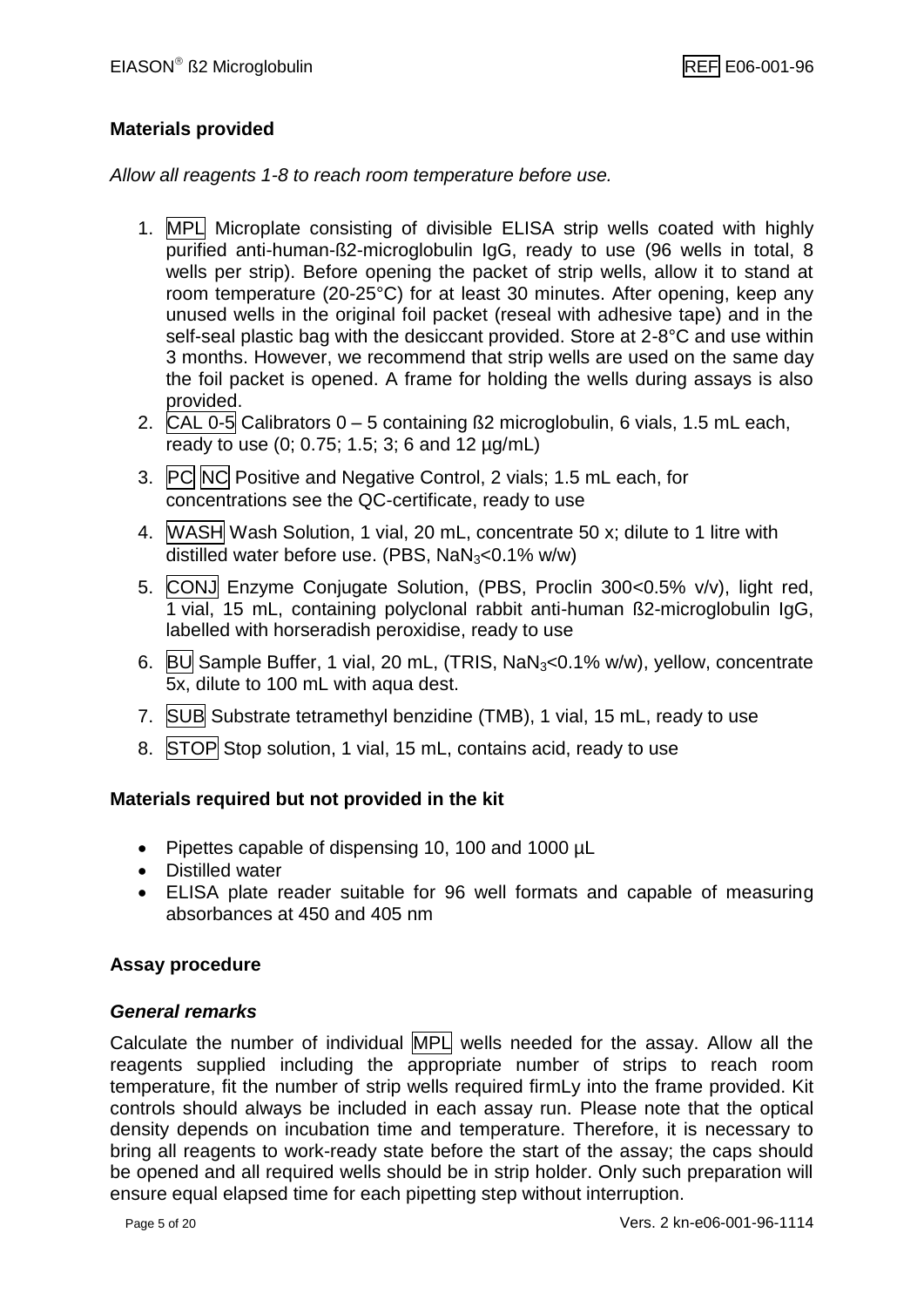Dilute all **urine samples 1:10** with BU before assay.

Therefore combine 100 μl of urine with 900 μl of **BU** in a polystyrene tube. Mix well.

Dilute all **serum or plasma samples 1:100** with **BU** before assay. Therefore combine 10 μl of sample with 990 μl of BU in a polystyrene tube. Mix well. *CAL and CO are ready to use and need not to be diluted.*

#### *Assay procedure*

- 1. Pipette 100  $\mu$ L of CAL 0-5,  $\overline{PC}$  NC and diluted samples into the wells (in duplicate).
- 2. Incubate for 30 min at room temperature (20-25°C).
- 3. Discard the samples by briskly inverting the frame of strip wells over a suitable receptacle. Wash 3 times with 300 µL WASH per well and each time tap the inverted wells gently on a clean dry absorbent surface to remove any droplets of wash buffer.
- 4. Pipette carefully 100 µL of CONJ into each well.
- 5. Incubate for 15 min at room temperature (20-25°C).
- 6. Discard the CONJ by briskly inverting the wells over a suitable receptacle, wash 3 times with WASH as described under point 3.
- 7. Pipette carefully 100 µL of SUB into each well.
- 8. Incubate for 15 minutes at room temperature (20-25°C).
- 9. Stop the substrate reaction by careful addition of 100  $\mu$ L of STOP to each well (this will cause the blue colour to turn yellow) and shake the plate for about 5 seconds on a plate shaker to ensure uniformity of the solution in each well. It is most important to ensure that the substrate incubation time (i.e. time from addition of SUB to addition of STOP) is the same for each well.
- 10.Measure the absorbance of each well at 450 nm and 405 nm for overrange filter (reference 620 – 650 nm) within 30 minutes after adding the stop solution. The developed colour is stable during this time.

or fully automated on:

- > IASON<sup>®</sup> Quardette
- $\triangleright$  **IASON**<sup>®</sup> PersonalLab
- > **IASON<sup>®</sup> Gladiator**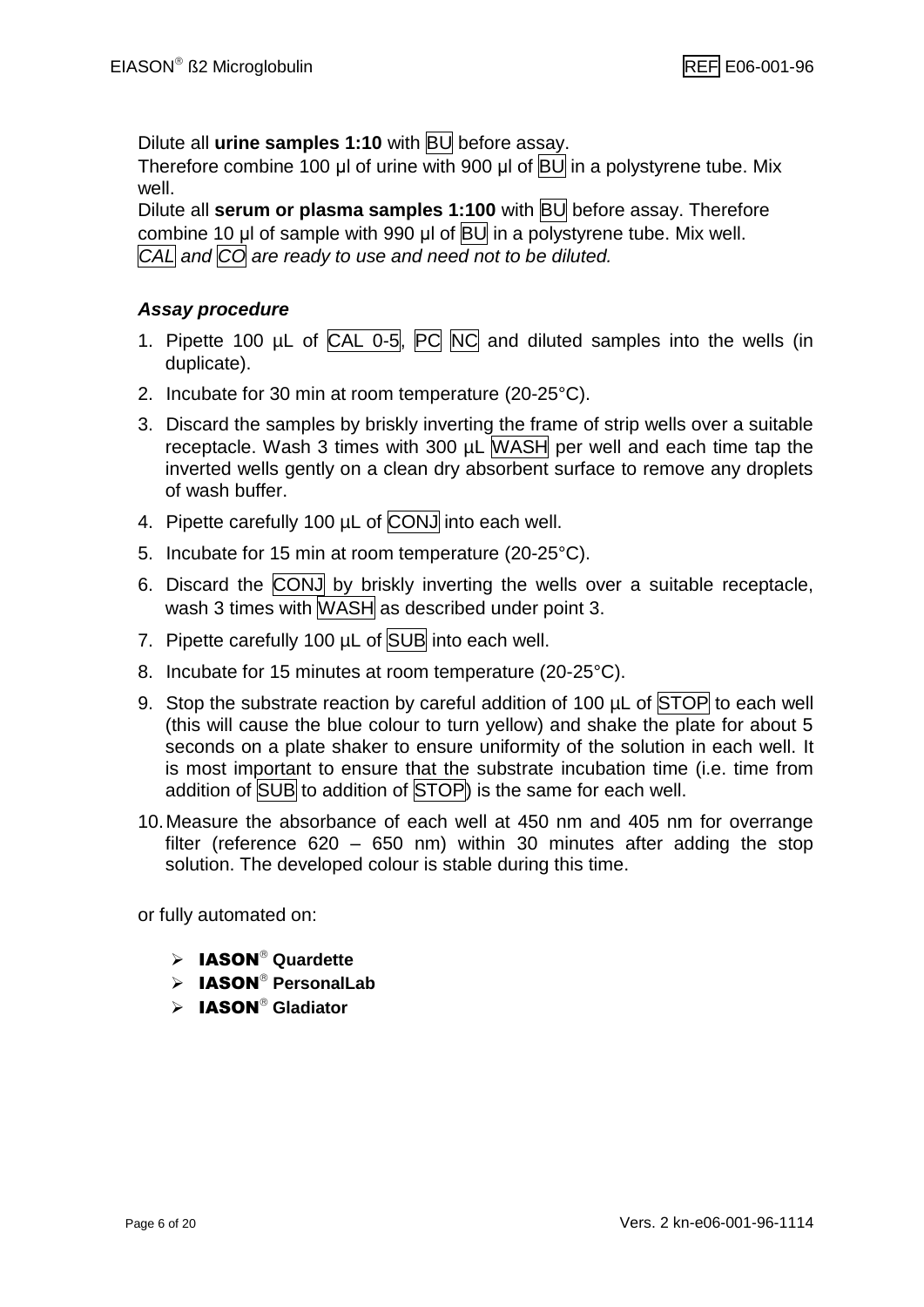#### **Interpretation of results**

#### **Quality control**

This test is only valid if the optical density at 450 nm for  $\overline{PC}$  and  $\overline{NC}$  as well as for the CAL 0-5 complies with the respective range indicated on the Quality Control Certificate enclosed to each test kit. If any of these criteria is not fulfilled, the results are invalid and the test should be repeated.

#### **Calculation of results**

For EIASON<sup>®</sup> β2 Microglobulin kit a 4-Parameter-Fit with lin-log coordinates for optical density and concentration is the data reduction method of choice. **Serum samples can be read directly from the standard curve! Urine results have to be divided by 10 after calculation!**

| <b>Expected Values</b> |           |  |
|------------------------|-----------|--|
|                        |           |  |
|                        | µg/mL     |  |
| Urine                  | $0 - 0.3$ |  |
| Serum/Plasma           | $0 - 3.0$ |  |

Each laboratory is recommended to determine ranges for their local population.

#### **Performance characteristics**

#### *Calibration*

This assay system is calibrated against the international reference preparation WHO B2M for Beta-2-Microglobulin.

#### *Measuring range*

The calculation range of this ELISA assay is 0 - 12 μg/mL

#### *Linearity*

Patient samples containing high levels of beta-2-microglobulin were serially diluted in sample buffer to demonstrate the dynamic range of the assay and the upper / lower end of linearity. Activity for each dilution was calculated from the calibration curve using a 4-Parameter-Fit with lin-log coordinates. The recovery % was more than 92%.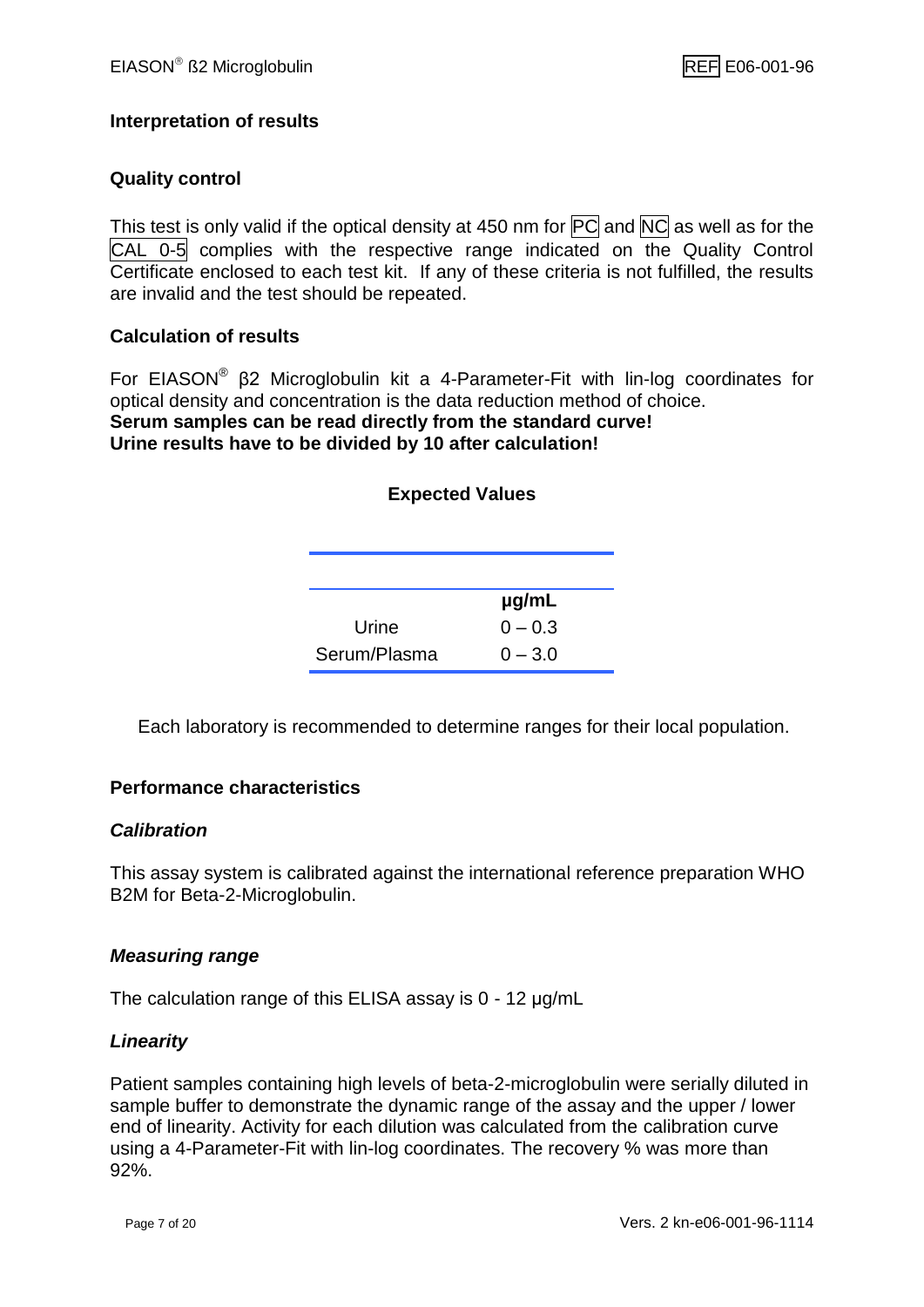#### *Precision (Reproducibility)*

Statistics for coefficients of variation (CV) were calculated for each of three samples from the results of 24 determinations in a single run for Intra-Assay precision. Run-torun precision was calculated from the results of 5 different runs with 6 determinations of each sample:

| <b>Intra-Assay</b>         |                        |       | <b>Inter-Assay</b>         |                        |        |
|----------------------------|------------------------|-------|----------------------------|------------------------|--------|
| <b>Sample</b><br><b>No</b> | <b>Mean</b><br>(µg/mL) | CV(%) | <b>Sample</b><br><b>No</b> | <b>Mean</b><br>(µg/mL, | CV (%) |
|                            | 1.6                    | 4.2   |                            |                        | 4.9    |
|                            | ר ד                    | 2.6   |                            | 7.5                    | 3.8    |
|                            | 12.5                   | 3.6   |                            | 13.1                   | 4.9    |

#### *Sensitivity*

The lower detection limit for β2-microglobulin has been determined at 0.1 μg/mL. *Interfering Substances*

No interference has been observed with haemolytic (up to 1000 mg/dL), lipemic (up to 3 g/dL triglycerides) or bilirubin (up to 40 mg/dL) containing sera.

Nor have any interfering effects been observed with the use of anticoagulants. However for practical reasons it is recommended that grossly hemolyzed or lipemic samples should be avoided.

#### **LEGAL ASPECTS**

#### *Reliability of results*

The test must be performed exactly as per the manufacturer's instructions for use. Moreover the user must strictly adhere to the rules of GLP (Good Laboratory Practice) or other applicable national standards and/or laws. This is especially relevant for the use of control reagents. It is important to always include, within the test procedure, a sufficient number of controls for validating the accuracy and precision of the test.

The test results are valid only if all controls are within the specified ranges and if all other test parameters are also within the given assay specifications. In case of any doubt or concern please contact IASON.

#### *Therapeutic consequences*

Therapeutic consequences should never be based on laboratory results alone even if all test results are in agreement with the items as stated under Reliability of Results. Any laboratory result is only a part of the total clinical picture of a patient.

Only in cases where the laboratory results are in acceptable agreement with the overall clinical picture of the patient should therapeutic consequences be derived.

The test result itself should never be the sole determinant for deriving any therapeutic consequences.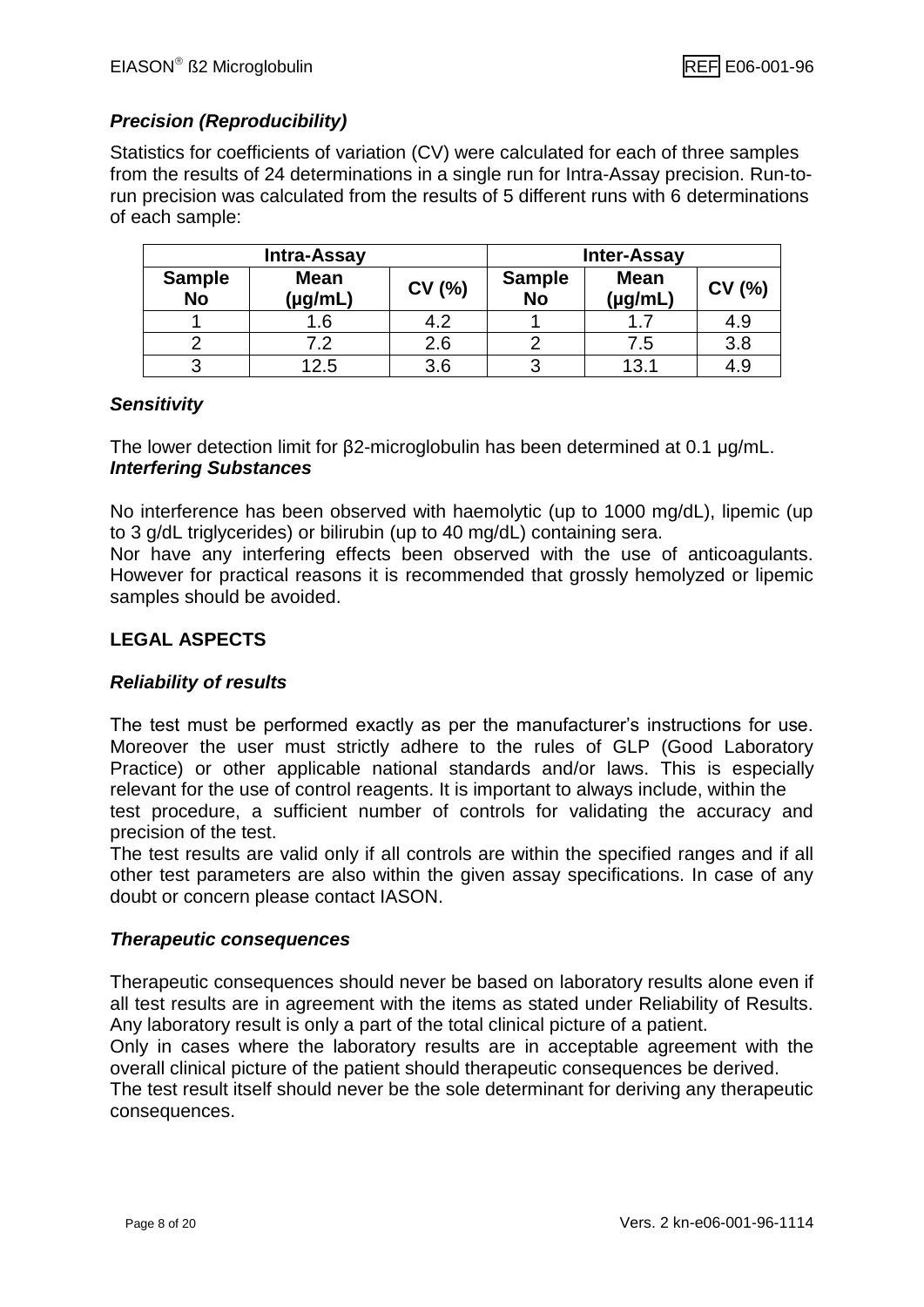#### *Liability*

Any modification of the test kit and/or exchange or mixture of any components of different lots from one test kit to another could negatively affect the intended results and validity of the overall test. Such modification and/or exchanges invalidate any claim for replacement.

Claims submitted due to customer misinterpretation of laboratory results subject to point Therapeutic Consequences are also invalid. Regardless, in the event of any claim, the manufacturer's liability is not to exceed the value of the test kit. Any damage caused to the test kit during transportation is not subject to the liability of the manufacturer.

#### **Useful publications**

- 1. Grützner,F.J. Diagnostik mit β2-Mikroglobulin. Inn. Med. 1982; 9: 45-56.
- 2. Litam, P. et al. Prognostic value of serum β2-microglobulin in low-grade lymphoma. Ann. Int. Med. 1990, 114: 855-860.
- 3. Wibell, L. et al. Serum β2-microglobulin in renal disease. Nephron 1973, 10: 320-331.
- 4. Ljunggren, H.G. et al. Role of β2-microglobulin in cancer. Cancer J. 1992, 5: 308-315.
- 5. Swan, F. et al. Beta 2 microglobulin cell surface expression as an indicator of resistance in lymphoma and its relation to the serum level. Blood 1988, 72: 258a.
- 6. Odell, R.A. et al. Beta 2 microglobulin kinetics in end-stage renal failure. Kidney Int. 1991, 39: 909-919.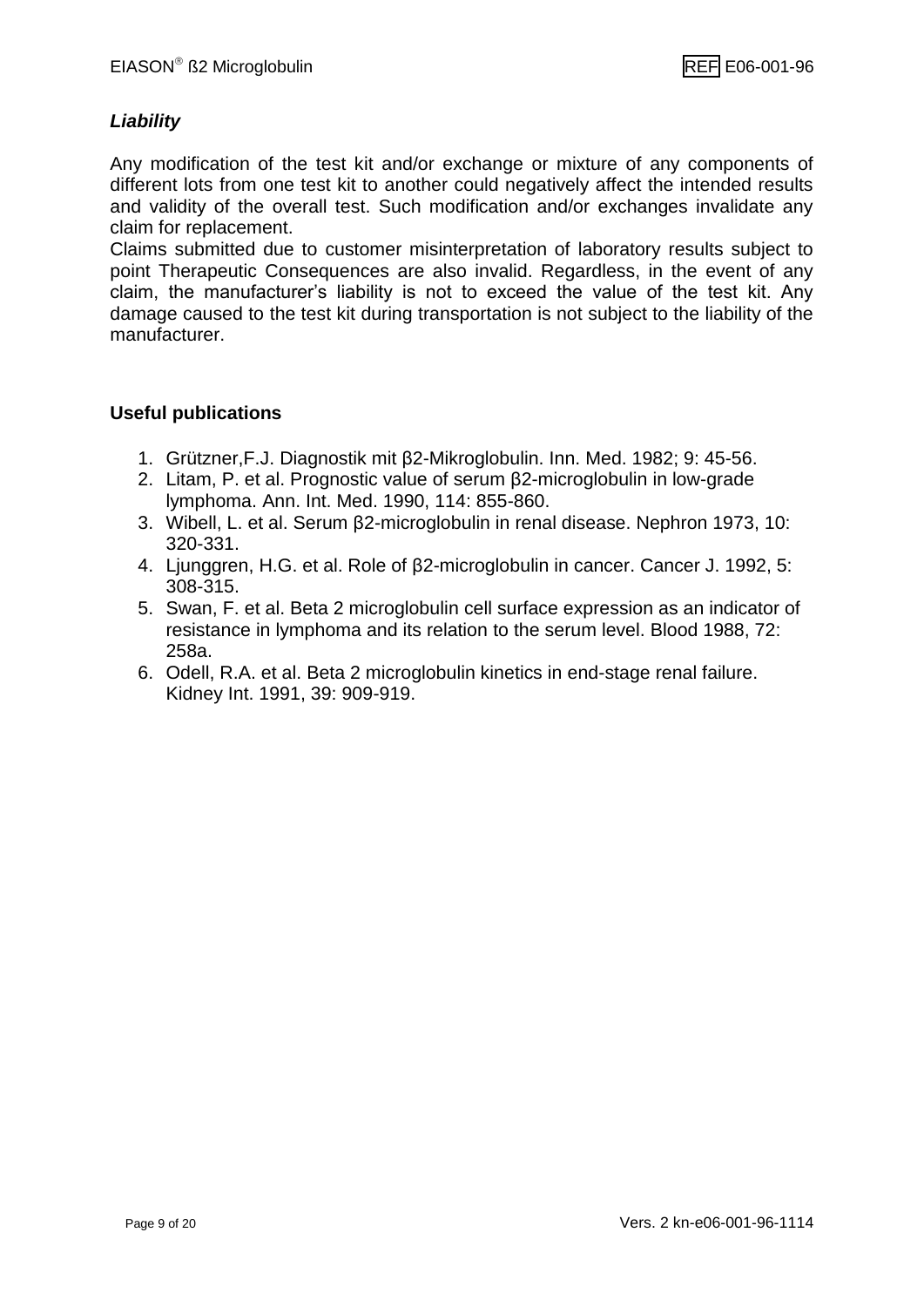## **Pipetting scheme**

#### *Allow all reagents to reach room temperature*

|    | <b>Dilution</b> | Urine 1:10 with BU                                  |  |  |
|----|-----------------|-----------------------------------------------------|--|--|
|    |                 | Serum/Plasma 1:100 with BU                          |  |  |
| 2. | Pipetting       | CAL 0-5 NC PC diluted samples<br>$100 \mu L$        |  |  |
| 3. | Incubation      | 30 min at room temperature (20-25°C)                |  |  |
| 4. | Washing         | wash $3x$ :                                         |  |  |
|    |                 | aspirate or decant                                  |  |  |
|    |                 | add 300 µL WASH                                     |  |  |
|    |                 | aspirate or decant and dry on an absorbent material |  |  |
| 5. | Pipetting       | <b>CONJ</b><br>100µL                                |  |  |
| 6. | Incubation      | 15 min at room temperature (20-25°C)                |  |  |
| 7. | Washing         | wash $3x:$ see step 4                               |  |  |
| 8. | Pipetting       | <b>SUB</b><br>100µL                                 |  |  |
| 9. | Incubation      | 15 minutes at room temperature (20-25°C)            |  |  |
|    | 10. Pipetting   | <b>STOP</b><br>$100\mu$ L                           |  |  |
|    | 11. Reading     | 450nm (RF 620nm)                                    |  |  |
|    |                 | Optional Overrange Filter: 405nm, Factor: 3         |  |  |
|    |                 | (dependent on photometer), reading within 30 min.   |  |  |
|    |                 | <b>Calculation: 4-parameter</b>                     |  |  |

## **Expected Values**

|              | $\mu$ g/mL |
|--------------|------------|
| Urine        | $0 - 0.3$  |
| Serum/Plasma | $0 - 3.0$  |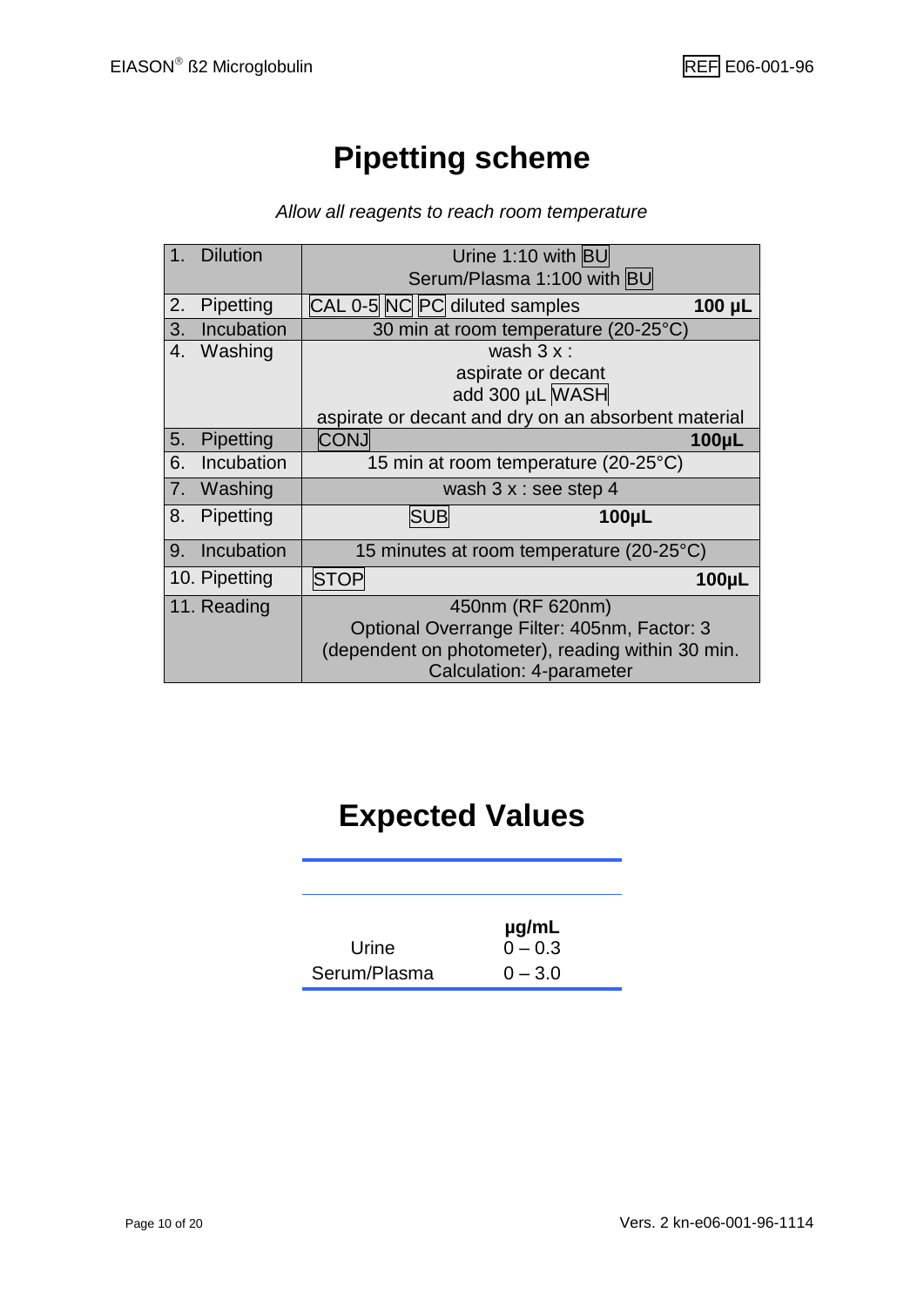

# EIASON ß2 Microglobulin **IVD**

Enzymimmunoassay zur quantitativen Bestimmung von ß2 Mikroglobulin im menschlichen Urin, Serum oder Plasma

## Anleitung

Nur für in-vitro Gebrauch

Produkt von



**IASON** GmbH Feldkirchner Straße 4 A – 8054 Graz-Seiersberg Tel.: +43 (0)316 28 43 00 Fax: +43 (0)316 28 43 00-4 Email: [office@iason.eu](mailto:office@iason.eu) www.iason.eu



# $\epsilon$

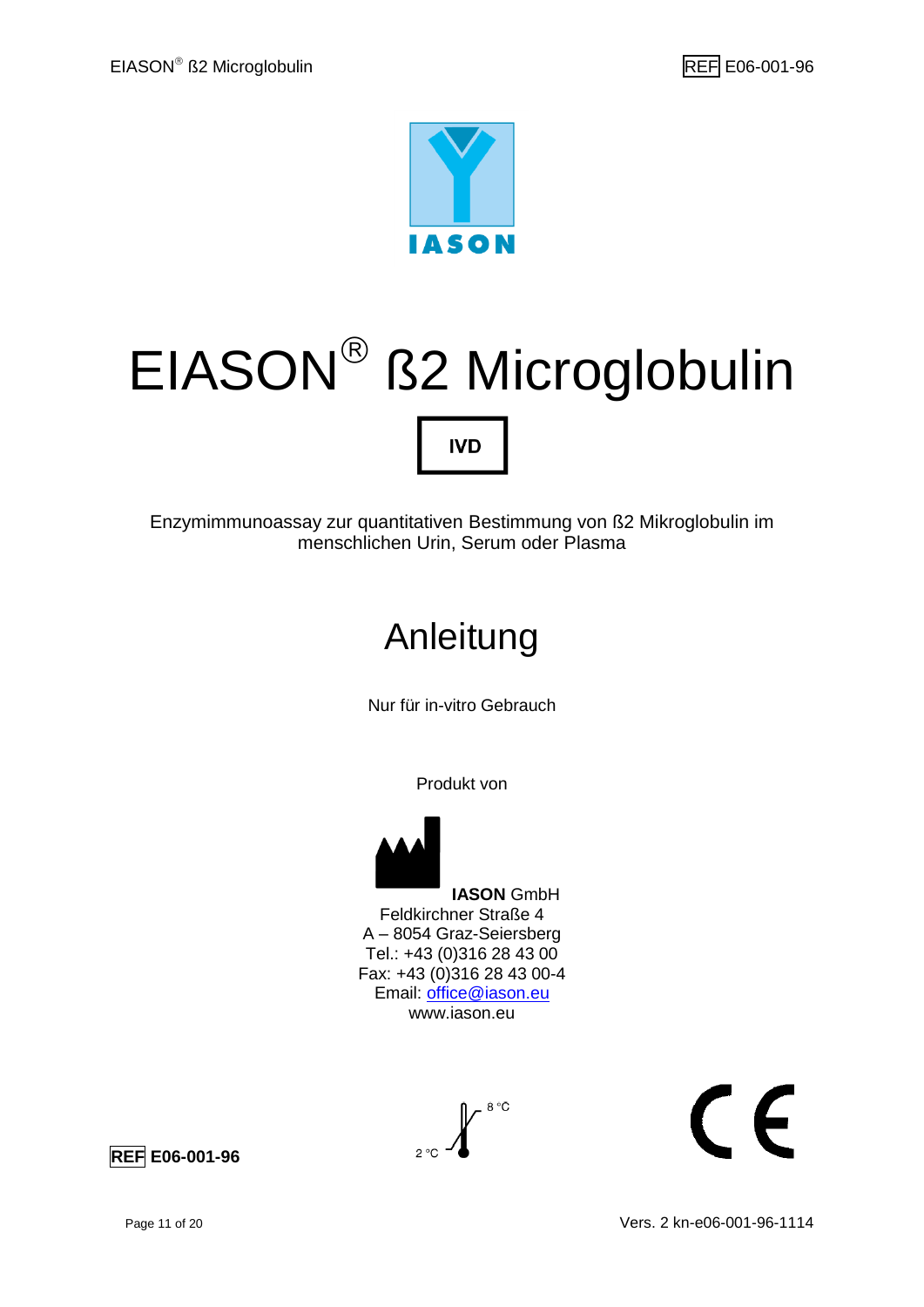#### **Verwendete IFU-Symbole**

| <b>Symbol</b>        | <b>Deutsch</b>             | <b>Symbol</b>                  | <b>Deutsch</b>     |
|----------------------|----------------------------|--------------------------------|--------------------|
| <b>IVD</b>           | In vitro Diagnostikum      | <b>BU</b>                      | Puffer             |
| <b>REF</b>           | Bestellnummer              | <b>CONJ</b>                    | Konjugat           |
|                      | Hergestellt von            | <b>WASH</b>                    | Waschpuffer        |
| 8 °C<br>$2^{\circ}C$ | Lagerung bei               | <b>LOT</b>                     | Chargenbezeichnung |
| E                    | Europäische<br>Konformität | <b>SUB</b>                     | <b>Substrat</b>    |
|                      | Verwendbar bis             | <b>STOP</b>                    | Stopplösung        |
| <b>CAL 0-5</b>       | <b>Standards</b>           | <b>MPL</b>                     | Mikrotiterplatte   |
| РC                   | Positiv Kontrolle          | <b>NC</b><br>Negativ Kontrolle |                    |

#### **Verwendungszweck**

*Nur für in-vitro Gebrauch.*

Der EIASON® β2 Microglobulin Kit ist ein indirekter Enzymimmunoassay (ELISA) für die quantitative Bestimmung von β2-Mikroglobulin im Urin, Serum oder Plasma.

#### **Zusammenfassung**

Beta-2-Mikroglobulin (β2-M) ist das Leichtkettenprotein der HLA-Klasse-I-Antigene und wird dementsprechend auf allen kernhaltigen Körperzellen gefunden. Die Peptidkette (MG von 11,8 kDa) besteht aus 100 Aminosäuren, ist außerhalb der Zellmembran gelegen und durch keine kovalente Bindung mit der schwere Kette des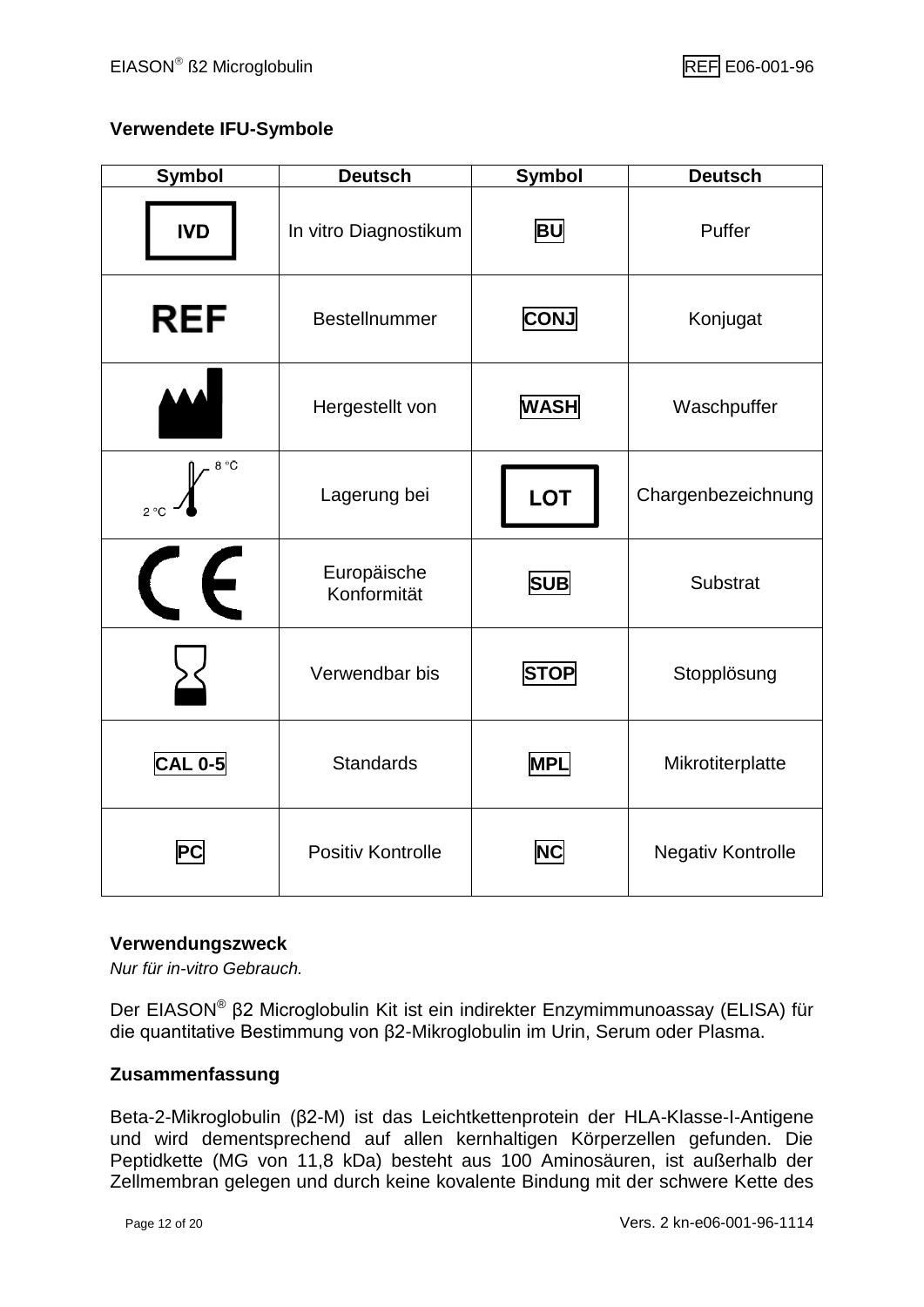HLA-Klasse-I-Antigens verbunden. Die Expression von HLA-Klasse-I-Antigenen und daher auch von β2-M auf den Lymphozyten wird durch Zytokine stimuliert. Bei Erkrankungen, die mit einer Stimulierung des Immunsystems einhergehen, wie beispielsweise durch Bakterien verursachte Entzündungsreaktionen, Immunerkrankungen (z.B. rheumatoide Arthritis) und viralen Infekten ist die β2- MBiosynthese erhöht. Hauptsyntheseort des β2-M sind die Lymphozyten.

Bei Gesunden wird β2-M in einer relativ konstanten Rate gebildet (Gesunde Personen mit einem Körpergewicht von 70 kg bilden pro Stunde 9 mg β2-M) und im Rahmen der natürlichen Zellregeneration in die Körperflüssigkeiten abgegeben (Die Halbwertszeit beträgt 40 min). In der Niere wird β2-M glomerulär filtriert und zu 99,9 % im proximalen Tubulus rückresorbiert. Somit resultiert die Konzentration von β2-M im Serum aus der Bildungs-und Ausscheidungsrate des Proteins und ist in der Regel bei Gesunden relativ stabil. Änderungen des Serumwertes oder der Ausscheidung sind daher bedingt durch eine vermehrte Produktion des Polypeptids, durch Störungen der glomerulären und tubulären Funktion.

Da β2-M hauptsächlich durch das lymphatische System gebildet wird, kommt es zu einer Erhöhung der Serumkonzentration bei allen Erkrankungen, die mit einer erhöhten Proliferationsrate lymphozytärer Zellen einhergehen, wie beim multiplem Myelom, der chronisch lymphatischen Leukämie, dem Morbus Hodgkin und anderen malignen Non-Hodgkin-Lymphomen. Hier stellt die β2-M-Bestimmung einen guten Indikator zur Verlaufsund Therapiebeurteilung dar. Auch andere Erkrankungen, bei denen es zu einer stärkeren Aktivierung des Immunsystems kommt, wie z.B. infektiöse Mononukleose und Transplantatabstoßung, bewirken eine Erhöhung der β2-M-Konzentration im Serum. Des Weiteren wird β2-M auch zur Verlaufsbeurteilung einer HIV-Infektion

eingesetzt.

Die Ausscheidung von β2-M erfolgt im Wesentlichen über die Nieren. Dementsprechend deuten Änderungen in der Serumkonzentration sowie in der Ausscheidung im Urin auf Beeinträchtigungen der glomerulären und tubulären Funktionen der Niere. So eignet sich die Bestimmung von β2-M zur Beurteilung der glomerulären Filtrationsrate und zur Diagnostik und Verlaufsbeurteilung tubulointerstitieller Nierenschäden. Eine Einschränkung der glomerulären Filtrationsrate (< 80 mL/min) verlängert die Halbwertszeit des β2-M und der obere Serumreferenzbereichswert wird überschritten. Es besteht eine statistisch signifikante Korrelation zwischen dem Anstieg der β2-M Konzentration im Serum und der glomerulären Filtrationsrate.

Die Differenzierung zwischen glomerulären und tubulären Nierenerkrankungen gelingt anhand der Bestimmung der β2-M-Ausscheidung im Urin. Insbesondere bei Kindern ist die Bestimmung der fraktionellen β2-M-Ausscheidung, die durch die gleichzeitige Bestimmung der Insulin-oder Kreatinin-Clearance ermittelt wird, ein gutes Kriterium. Schwermetallintoxikationen durch Cadmium und Quecksilber führen zu Nekrosen der proximalen Tubuluszellen.

Als frühestes Zeichen einer tubulären Schädigung werden β2-M-Ausscheidungen > 200 μg/g Kreatinin im Spontanurin gemessen. Bei Cadmium-exponierten Personen besteht ein direkter Zusammenhang zwischen der Expositionsdauer bzw. dem Produkt aus Expositionsdauer und der Cadmium-Konzentration im Blut und der β2- MAusscheidung. Da β2-M bei pH-Werten < 6 innerhalb von 2 Stunden denaturiert, sollte der pH-Wert des Urins kontrolliert werden und notfalls mit einigen Tropfen 2 N NaOH alkalisiert werden.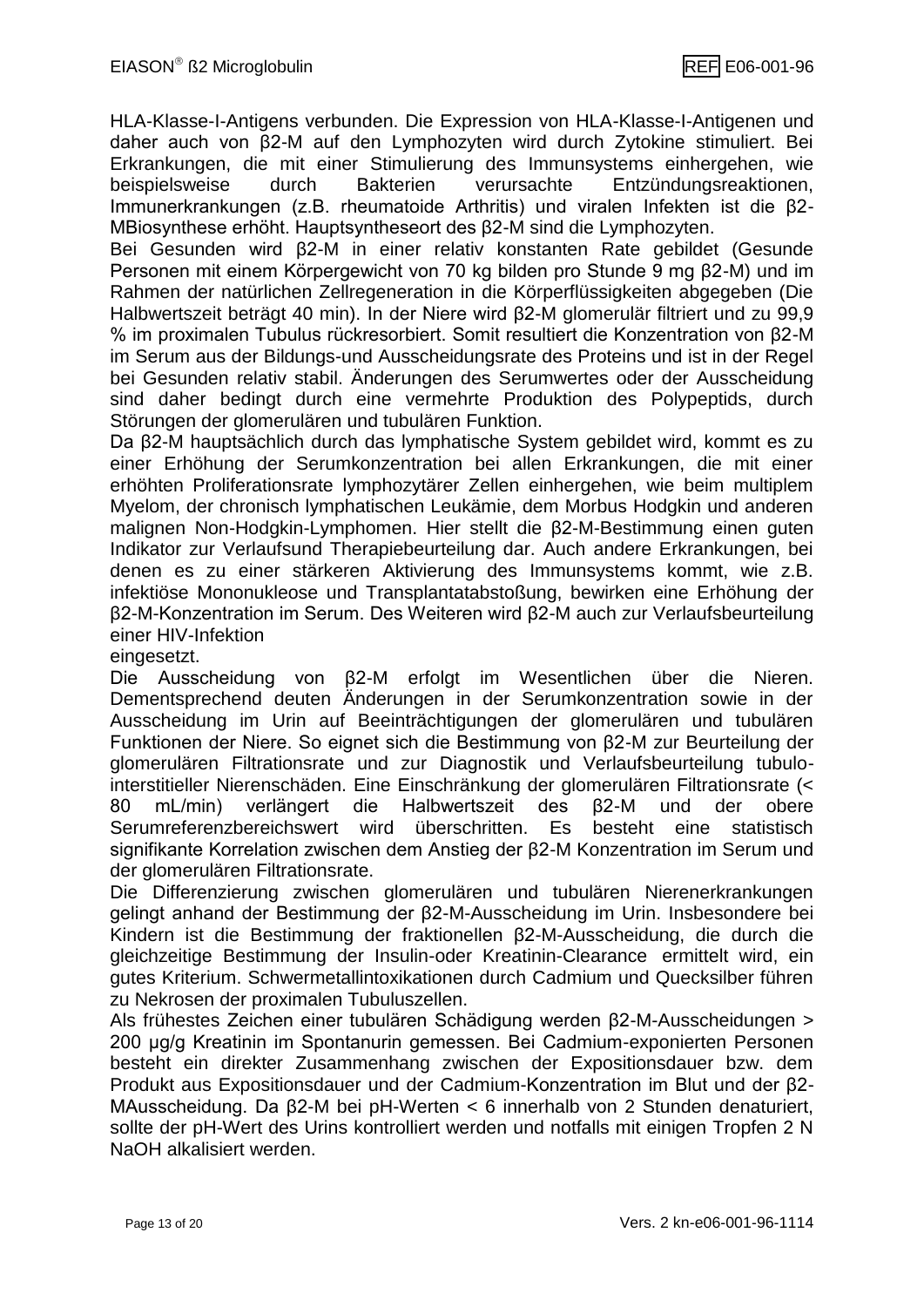#### **Testprinzip**

Die Kavitäten der Mikrotiterplatte sind mit gereinigtem humanem Beta-2- Microglobulin-Antikörper beschichtet.

Die Bestimmung basiert auf dem Prinzip eines indirekten ELISA mit den folgenden Schritten:

Beta-2-Microglobulin in einer Patientenprobe bindet an den in den Kavitäten beschichteten Antikörper. Ein auf die anschließende Inkubation folgender Waschschritt entfernt alle nicht gebundenen oder unspezifisch gebundenen Moleküle. Das zugegebene anti-beta-2-Mikroglobulin-Enzymkonjugat bindet an die entstandenen Antigen-Antikörper-Komplexe.

Nach Inkubation wird in einem zweiten Waschschritt überschüssiges Konjugat entfernt. Das Enzymkonjugat setzt zugefügtes Substrat um. Durch Zugabe von Säure entsteht ein gelbgefärbtes Endprodukt.

Die Intensität der Gelbfärbung korreliert mit der Konzentration an Antigen-Antikörper-Komplexen und wird über ein optisches Modul bei 450 nm gemessen.

#### **Warnhinweise und Vorsichtsmaßnahmen**

Der EIASON<sup>®</sup> β2 Microglobulin Kit ist nur zur in-vitro Diagnostik und nicht zur Anwendung bei Mensch und Tier geeignet. Dieses Produkt darf nur exakt wie in der mitgelieferten Anleitung beschrieben, eingesetzt werden. IASON kann nicht für einen eventuellen Verlust oder Schaden, (sofern nicht gesetzlich etwas anderes festgelegt ist), haftbar gemacht werden, der durch Nichtbeachtung der Instruktionen entsteht.

VORSICHT: Dieser Kit enthält Material menschlichen und/oder tierischen Ursprungs. Die Kitreagenzien sind so zu handhaben, als ob eine Übertragung einer Infektionskrankheit möglich sei. Rohmaterial humanen Ursprungs, das in diesem Kit zum Einsatz kommt ist negativ auf HBsAg, HCV und HIV-Antikörper geprüft. Da es kein diagnostisches Verfahren gibt, welches derartige Erreger mit 100%iger Sicherheit ausschließt, sind die entsprechenden Komponenten wie potentiell infektiöse Proben handzuhaben.

Angemessene Vorsichtsmaßnahmen und die Regeln der guten Laborpraxis sollten beim Gebrauch und der Entsorgung angewendet werden. Die Entsorgung der Kitreagenzien hat nach den örtlichen Vorschriften zu erfolgen.

#### **Haltbarkeit und Lagerung der Reagenzien**

Dieser Kit ist bei vorschriftsgemäßer Lagerung bis zum Ablauf des Verfallsdatum stabil.

Nach Erhalt sind alle Reagenzien bei 2-8°C zu lagern. Verdünnte WASH - und BU -Lösung sind für ca. 30 Tage stabil, wenn sie bei 2-8°C gelagert werden.

#### **Lagerung und Vorbereitung der Patientenproben**

- 1. Morgenurin verwenden oder Blutproben sind nach den geltenden Verfahren zu gewinnen.
- 2. Blut gerinnen lassen und Serum durch Zentrifugation gewinnen.
- 3. Proben sollten klar und nicht hämolytisch sein. Die Verwendung hämolytischer oder lipämischer Proben sollte vermieden werden, stört diesen Test jedoch nicht.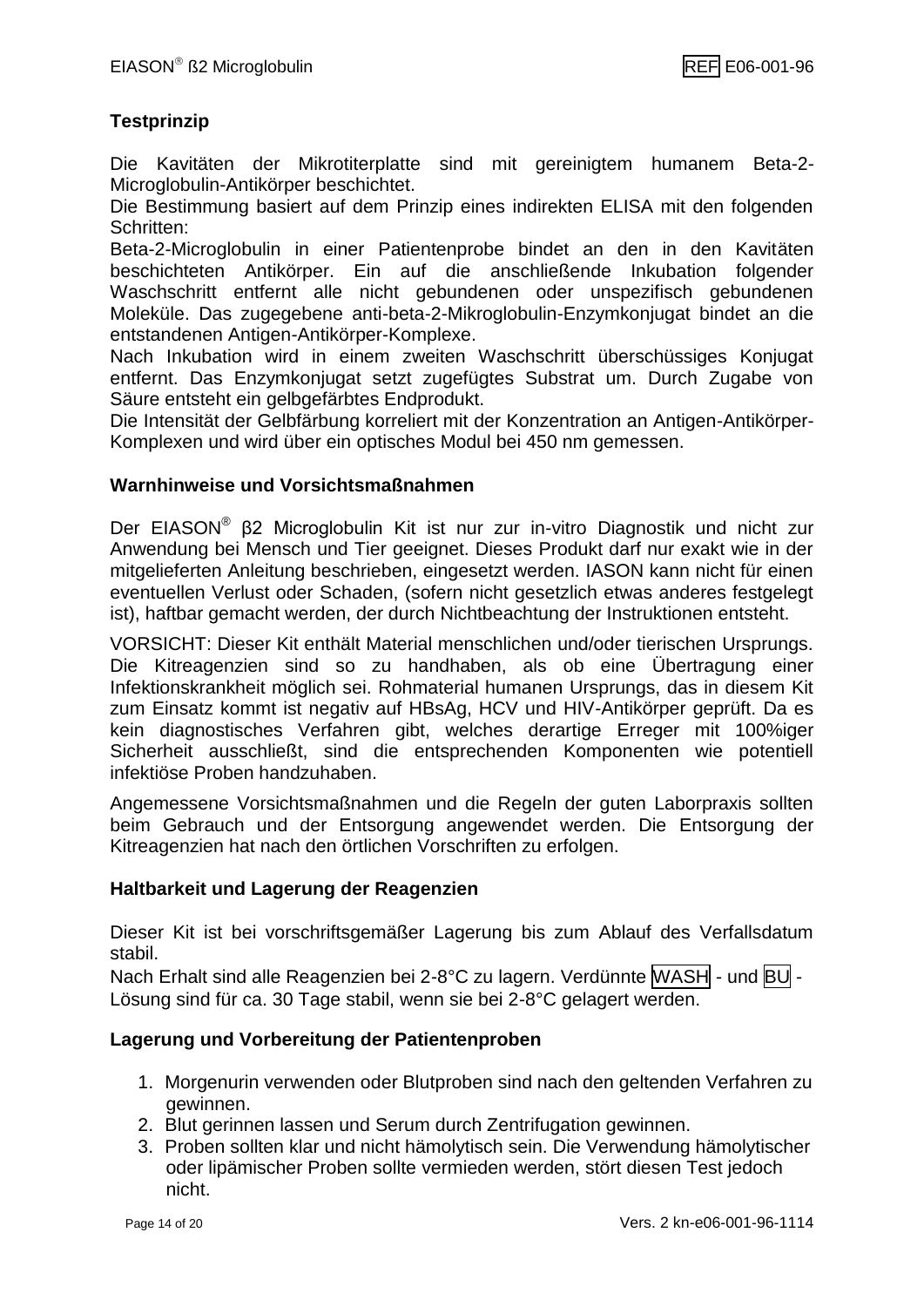- 4. Serum- und Plasmaproben können gekühlt bei 2 °C 8 °C bis zu 5 Tage aufbewahrt werden. Ist eine längere Lagerung beabsichtigt, sollten die Proben aliquotiert und bei -20 °C tiefgefroren werden.
- 5. Wiederholtes Auftauen und Einfrieren vermeiden! Verlust an Antikörperaktivität möglich.
- 6. Die Verwendung hitzeinaktivierter Seren wird nicht empfohlen.

#### **Kitbestandteile**

Alle Reagenzien 1-8 vor dem Start auf Raumtemperatur bringen.

- 1. MPL Eine Mikrotiterplatte mit 12 Modulen mit jeweils 8 Kavitäten. Gebrauchsfertig. Mikrotitterplattenvials sind mit anti-Human-ß2 beschichtet. Vor dem Öffnen der Mikrotiterstreifenpackung sollten diese für mind. 30 Minuten bei Raumtemperatur (20-25°C) lagern. Nicht benötigte Wells in die originale Folienverpackung zurückgeben, zukleben, in das Säckchen mit dem Trockenmittel geben und gut verschließen. Aufbewahren bei 2-8°C und innerhalb von 3 Monaten verbrauchen.
- 2.  $CAL 0 F$  Kalibratoren A F enthalten Beta-2-Mikroglobulin in Serum/Puffer-Matrix, (PBS, BSA, Detergens, NaN3 0,09%). Gebrauchsfertig. (0; 0.75; 1.5; 3; 6 und 12 µg/mL)
- 3. PC NC Positive und Negative Kontrolle, je 1.5mL, gebrauchsfertig: Konzentration siehe Qualitätskontroll-Zertifikat
- 4. WASH Waschlösung, 20 mL, 50 x konzentriert: Vor Gebrauch mit Aqua dest. auf 1 Liter verdünnen. (PBS,  $\text{NaN}_3 < 0.1\%$  w/w)
- 5. CONJ Enzymkonjugat; enthält anti-humane Beta-2-Mikroglobulin-Antikörper, POD markiert, in PBS, BSA, Detergens, Konservierungsmittel Proclin 0,05%, rosa, Gebrauchsfertig.
- 6. BU Probenpuffer; gelb; enthält PBS, BSA, Detergens, Konservierungsmittel NaN3 0,09%. Konzentrat 5x., auf 100mL Aqua Dest. verdünnen
- 7. SUB Substrate Tetramethyl benzidin(TMB), Gebrauchsfertig.
- 8. STOP Stopplösung, 15 mL, enthält Säure. Gebrauchsfertig.

#### **Erforderliches Zubehör**

- Pipetten für 10, 100 und 1000  $\mu$ L
- Destilliertes Wasser
- ELISA Photometer (450 nm und 620 nm optional 405 nm)

#### **Testdurchführung**

#### *Allgemeine Hinweise*

Alle Reagenzien auf Raumtemperatur bringen. Die Anzahl der erforderlichen Streifen für die MPL berechnen. Die Streifen fest in den dafür vorgesehenen Rahmen drücken. Die Kitkontrolle sollte in jedem Assay mitgeführt werden.

Page 15 of 20 Vers. 2 kn-e06-001-96-1114 Merken Sie bitte, dass die optische Dichte von Inkubationszeit und Temperatur abhängig ist. Deshalb ist es notwendig, vor Beginn der Testdurchführung alle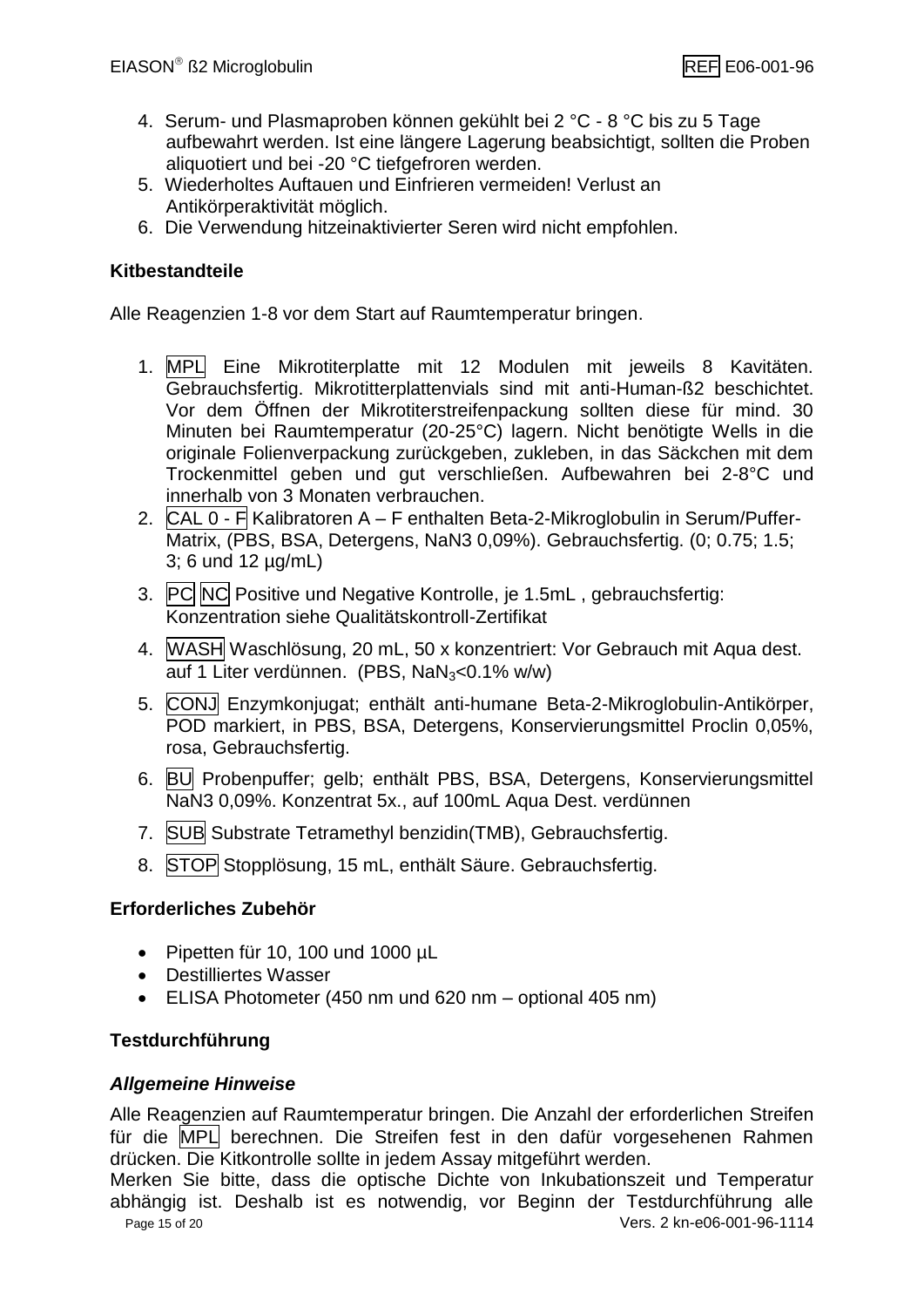Reagenzien in einen arbeitsbereiten Zustand zu bringen, die Deckel der Fläschchen zu öffnen und alle benötigten Wells in den Halter zu setzen. Nur eine solche Vorbereitung garantiert gleiche Zeiten für jeden Pipettiervorgang ohne Unterbrechungen.

#### **Urinproben 1:10 verdünnen:**

900 µL Probenpuffer vorlegen und 100 µL Urin zugeben. Mischen.

#### **Serum-/Plasmaproben 1:100 verdünnen:**

990 µL verdünnten Probenpuffer im Polystyrolröhrchen vorlegen und 10 µL Probe zugeben. Mischen.

Beachten: Standards und Kontrollen sind bereits gebrauchsfertig.

#### *Testdurchführung*

- 1. Jeweils 100 µL der CAL 0-5, PC NC und vorverdünnten Patientenproben in die Kavitäten pipettieren
- 2. 30 Minuten bei Raumtemperatur (20 °C 28 °C) inkubieren.
- 3. Kavitäten entleeren und 3-mal waschen mit jeweils 300 µL WASH. Kavitäten gut ausklopfen.
- 4. Jeweils 100 µL CONJ in die Kavitäten der Mikrotiterplatte pipettieren.
- 5. 15 Minuten bei Raumtemperatur (20 °C 28 °C) inkubieren.
- 6. Kavitäten entleeren und 3-mal waschen mit jeweils 300 µL WASH. Kavitäten gut ausklopfen.
- 7. Jeweils 100 µL SUB in die Kavitäten pipettieren.
- 8. 15 Minuten bei Raumtemperatur (20 °C 28 °C) inkubieren.
- 9. Jeweils 100 µL STOP in jede Kavität dazu pipettieren. Kurz in etwa 5 Sekunden auf einem Schüttler schütteln.
- 10.Optische Dichte bei 450 nm (Referenz 600-690 nm) messen und die Ergebnisse berechnen. Die Farbentwicklung ist mindestens 30 Minuten stabil.

oder vollautomatisiert auf:

- $\triangleright$  **IASON**<sup>®</sup> Quardette
- > IASON<sup>®</sup> PersonalLab
- > **IASON<sup>®</sup> Gladiator**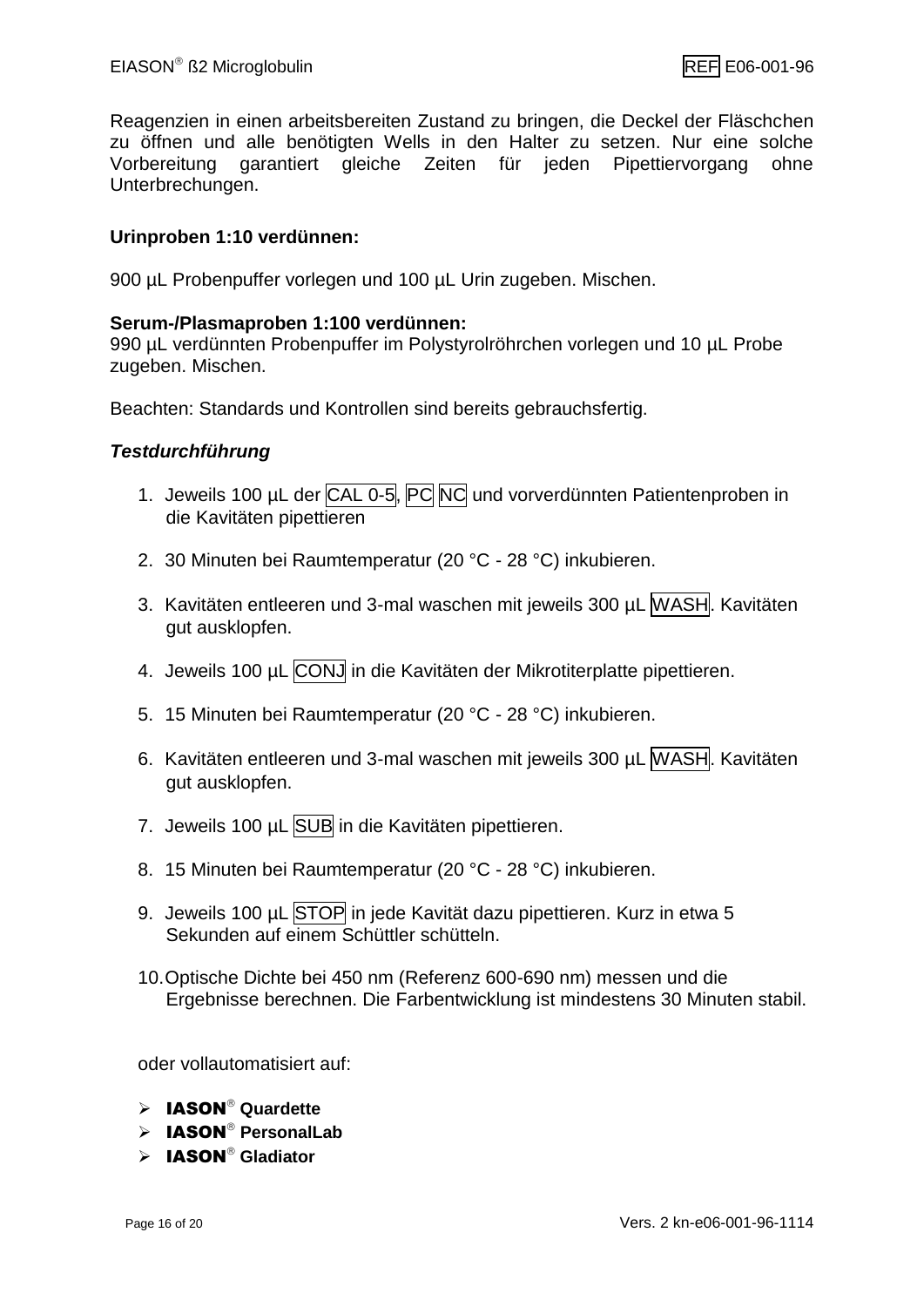#### **Qualitätskontrolle**

Dieser Test ist nur gültig, wenn die bei 450 nm gemessenen optischen Dichten der CAL 0-5, sowie die Testergebnisse der PC und NC mit den Referenzbereichen des Analysenzertifikates übereinstimmen.

Trifft eine dieser Qualitätskriterien nicht zu, sind die Testergebnisse ungültig und der Test sollte wiederholt werden.

#### **Ergebnisberechnung**

Für quantitative Resultate erstellt man eine Standardkurve durch Auftragen der gemessenen optischen Dichte der Standards gegen die Standardkonzentrationen. Eine Auswertesoftware mit 4-Parameter-Kurvenanpassung und lin-log Koordinaten für optische Dichte und Konzentration ist die Methode für den EIASON® Beta-2- Mikroglobulin Kit.

Die Probenkonzentration kann durch Interpolation auf der Standardkurve abgelesen werden.

**Urinwerte müssen auf Grund der unterschiedlichen Verdünnung nach der Berechnung durch 10 dividiert werden!**

#### **Normalwerte**

|              | $\mu$ g/mL |  |
|--------------|------------|--|
| Urin         | $0 - 0.3$  |  |
| Serum/Plasma | $0 - 3.0$  |  |

Wir empfehlen jedem Anwender, den Normbereich aus dem aktuellen Patientengut abzuleiten.

#### **Testcharakteristika**

#### *Kalibrierung*

Das Testsystem ist gegen die internationale Referenzpräparation WHOB2M Beta-2- Microglobulin kalibriert.

#### *Messbereich*

Der Messbereich dieses ELISAs beträgt: 0 - 12 μg/mL

#### *Linearität*

Patientenproben mit hoher spezifischer Beta-2-Mikroglobulin-Konzentration wurden in Probenpuffer linear verdünnt, um den dynamischen Messbereich des Assays darzustellen. Die Antikörperaktivität jeder Verdünnungsstufe wurde auf einer Standardkurve mit 4-Parameter-Kurvenanpassung abgelesen. Die Wiederfindung % war mehr als 92%.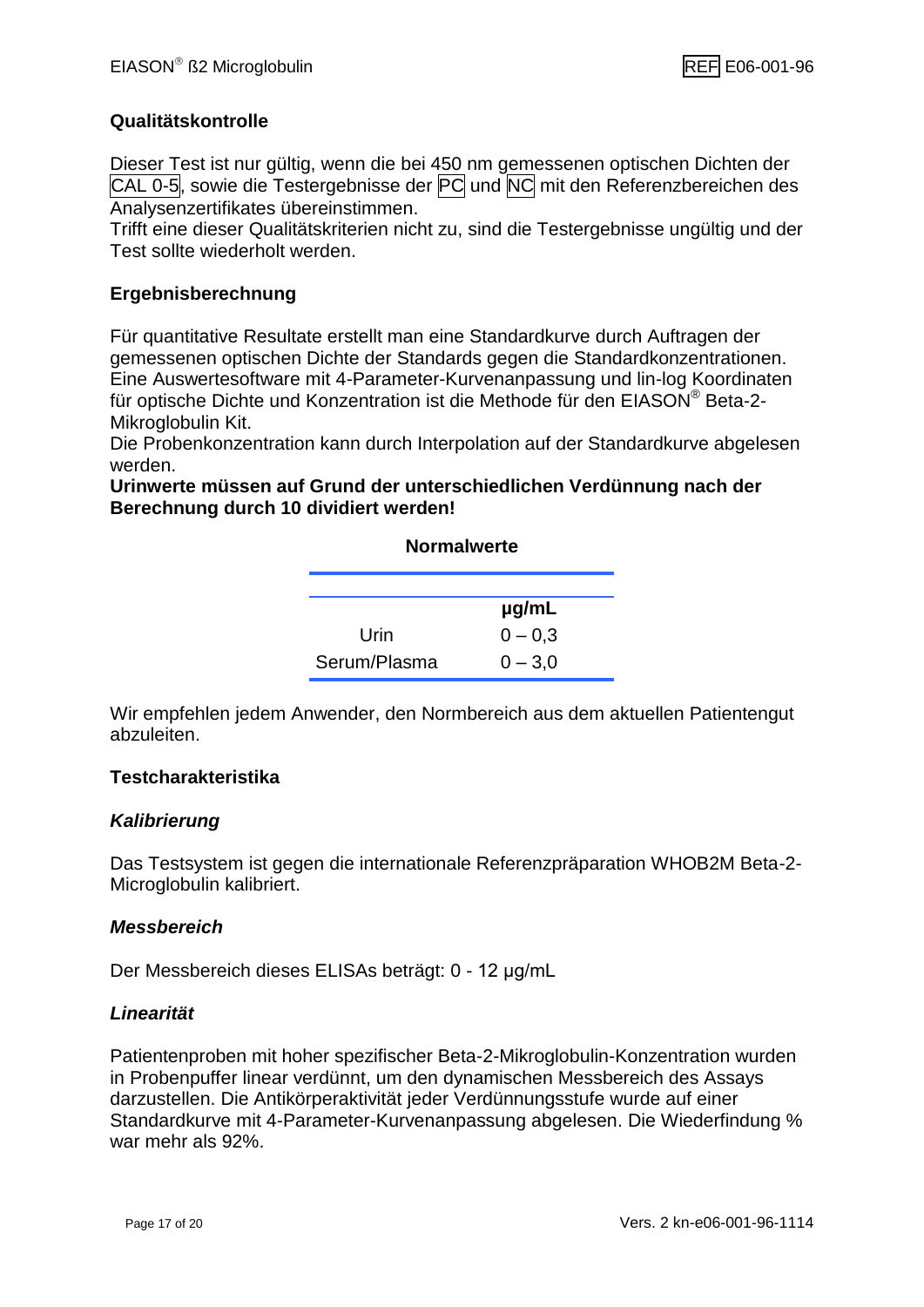#### *Reproduzierbarkeit*

Intra-Assay-Präzision: Der Variationskoeffizient (VK) wurde berechnet für drei Proben mit je 24 Bestimmungen in einem Lauf. Ergebnisse der Präzision in der Serie sowie die Ergebnisse der Präzision von Lauf-zu-Lauf sind in der Tabelle zusammengefasst.

Inter-Assay Präzision: Der Variationskoeffizient (CV) wurde berechnet für drei Proben aus jeweils 6 Bestimmungen in 5 Läufen. Ergebnisse der Präzision von Laufzu-Lauf sind in der Tabelle zusammengefasst.

| <b>Intra-Assay</b>  |                              |               | <b>Inter-Assay</b>  |                                   |               |
|---------------------|------------------------------|---------------|---------------------|-----------------------------------|---------------|
| Proben<br><b>Nr</b> | <b>Mittelwert</b><br>(yg/mL) | <b>VK (%)</b> | Proben<br><b>Nr</b> | <b>Mittelwert</b><br>$(\mu g/mL)$ | <b>VK (%)</b> |
|                     | .6                           |               |                     |                                   | 4,9           |
|                     |                              | 2,6           |                     | 7.5                               | 3,8           |
| 3                   |                              | 3.6           |                     | 13,                               | 4.9           |

#### *Nachweisgrenze*

Die funktionale Sensitivität wurde mit 0,1 µg/mL getestet und bestimmt

#### *Interferenzen*

Es konnten keine Interferenzen mit hämolytischen (bis 1000 mg/dL), lipämischen (bis 3 g/dL Triglyceride) oder Seren mit erhöhten Bilirubinwerten (bis 40 mg/dL) beobachtet werden. Wir empfehlen jedoch aus praktischen Gründen die Verwendung von stark hämolytischen oder lipämischen Proben zu vermeiden.

Des Weiteren wurden keine interferierenden Effekte mit Antikoagulantien (EDTA, Heparin, Citrat) beobachtet.

#### **RECHTLICHE GRUNDLAGEN**

#### *Zuverlässigkeit der Ergebnisse*

Der Test muss exakt gemäß der Testanleitung des Herstellers abgearbeitet werden. Darüber hinaus muss der Benutzer sich strikt an die Regeln der GLP (Good Laboratory Practice) oder andere eventuell anzuwendende Regeln oder nationale gesetzliche Vorgaben halten. Dies betrifft besonders den Gebrauch der Kontrollreagenzien. Es ist sehr wichtig, bei der Testdurchführung stets eine ausreichende Anzahl Kontrollen zur Überprüfung der Genauigkeit und Präzision mitlaufen zu lassen. Die Testergebnisse sind nur gültig, wenn alle Kontrollen in den vorgegebenen Bereichen liegen, und wenn alle anderen Testparameter die vorgegebenen Spezifikationen für diesen Assay erfüllen. Wenn Sie bezüglich eines Ergebnisses Zweifel oder Bedenken haben, setzen Sie sich bitte mit der Firma IASON GmbH in Verbindung.

#### *Therapeutische Konsequenzen*

Therapeutische Konsequenzen sollten keinesfalls nur aufgrund von Laborergebnissen erfolgen, selbst dann nicht, wenn alle Testergebnisse mit den in "Zuverlässigkeit der Ergebnisse" genannten Voraussetzungen übereinstimmen. Jedes Laborergebnis ist nur ein Teil des klinischen Gesamtbildes eines Patienten.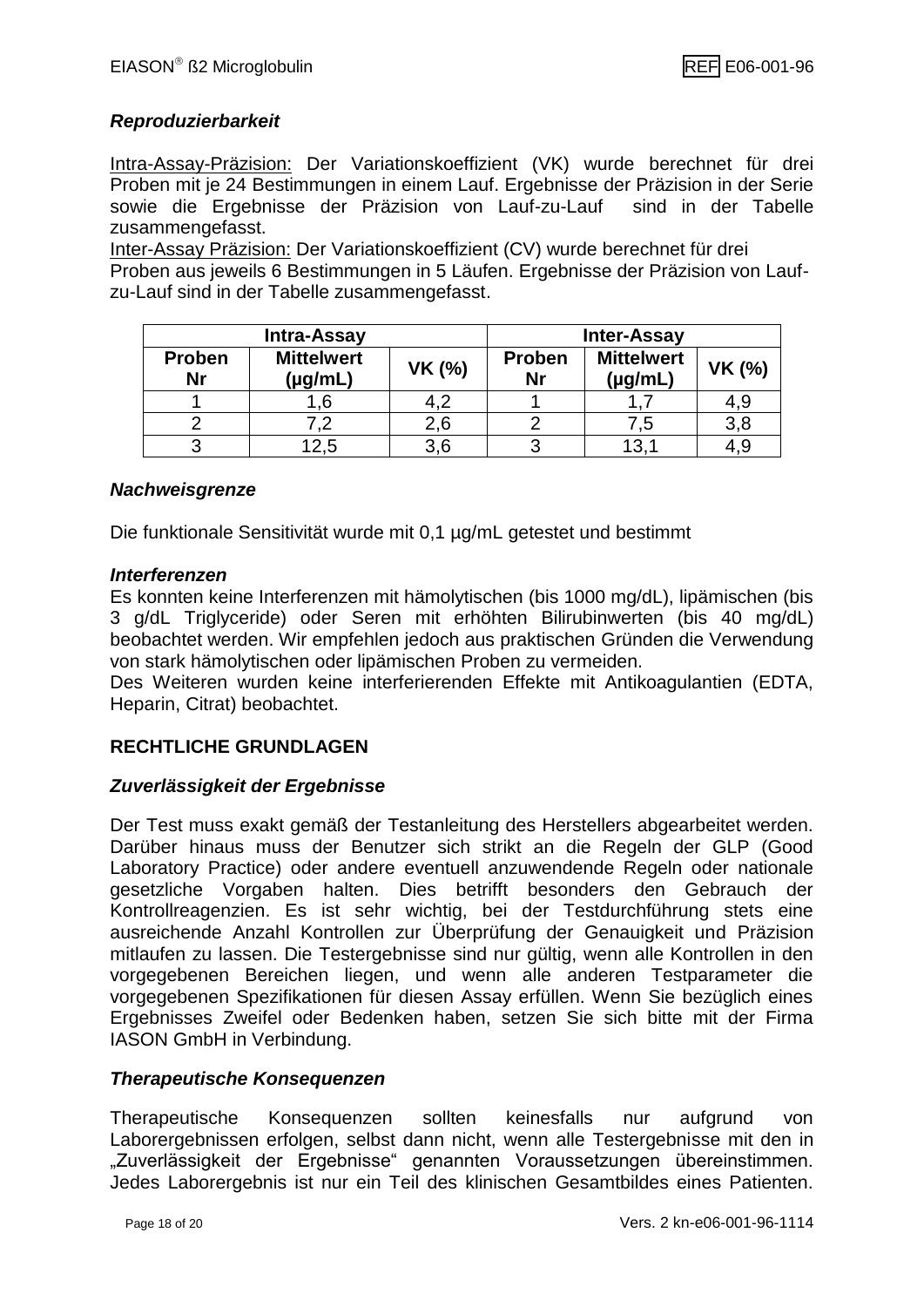Nur in Fällen, in denen die Laborergebnisse in akzeptabler Übereinstimmung mit dem allgemeinen klinischen Bild des Patienten stehen, sollten therapeutische Konsequenzen eingeleitet werden. Das Testergebnis allein sollte niemals als alleinige Grundlage für die Einleitung therapeutischer Konsequenzen dienen.

#### *Haftung*

Jegliche Veränderungen des Testkits und/oder Austausch oder Vermischung von Komponenten unterschiedlicher Chargen von einem Testkit zu einem anderen, können die gewünschten Ergebnisse und die Gültigkeit des gesamten Tests negativ beeinflussen. Solche Veränderungen und/oder Austausch haben den Ausschluss jeglicher Ersatzansprüche zur Folge. Reklamationen, die aufgrund von Falschinterpretation von Laborergebnissen durch den Kunden gemäß Punkt "Therapeutische Konsequenzen" erfolgen, sind ebenfalls abzuweisen. Im Falle jeglicher Reklamation ist die Haftung des Herstellers maximal auf den Wert des Testkits beschränkt. Jegliche Schäden, die während des Transports am Kit entstanden sind, unterliegen nicht der Haftung des Herstellers.

#### **Literatur**

- 1. Grützner,F.J. Diagnostik mit β2-Mikroglobulin. Inn. Med. 1982; 9: 45-56.
- 2. Litam, P. et al. Prognostic value of serum β2-microglobulin in low-grade lymphoma. Ann. Int. Med. 1990, 114: 855-860.
- 3. Wibell, L. et al. Serum β2-microglobulin in renal disease. Nephron 1973, 10: 320-331.
- 4. Ljunggren, H.G. et al. Role of β2-microglobulin in cancer. Cancer J. 1992, 5: 308-315.
- 5. Swan, F. et al. Beta 2 microglobulin cell surface expression as an indicator of resistance in lymphoma and its relation to the serum level. Blood 1988, 72: 258a.
- 6. Odell, R.A. et al. Beta 2 microglobulin kinetics in end-stage renal failure. Kidney Int. 1991, 39: 909-919.